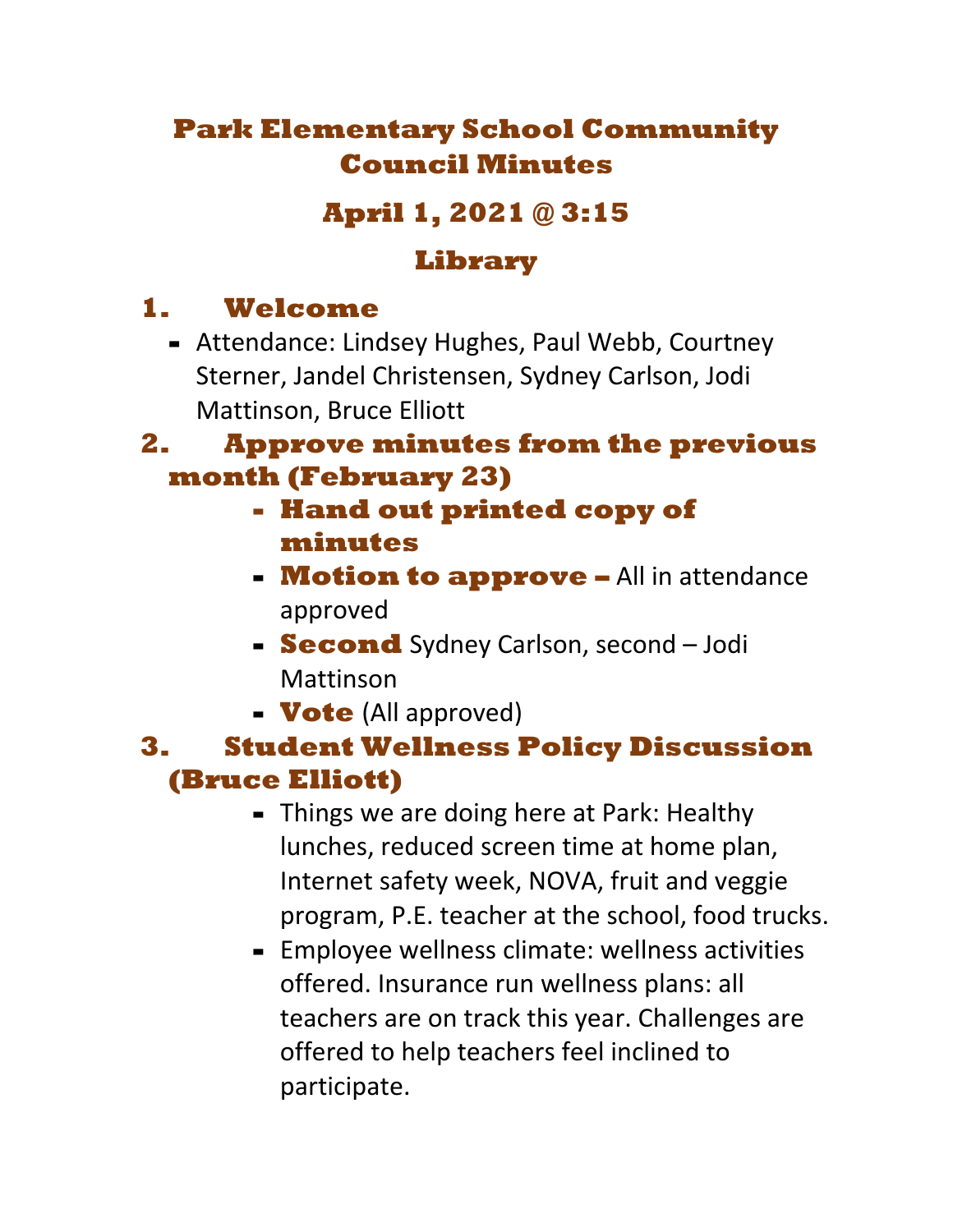**-** Areas for improvement for students and employees: (?) We feel they are doing pretty well. Try not to use candies and sweets as prizes for doing well, instead we should be using other things like pencils.

#### **4. Next year's school improvement plan**

- **-** Reading will increase by 1%, math performance will increase by 1 %, and will continue in the same fashion over the next few years.
- **-** We will continue in CSI status for one more year.
- **-** Action plan: pretty much the same as last year. The bulk of our money goes to technicians so that we can help all students to achieve one year's worth of growth.

## **5. Parent/ family involvement**

- **-** Can we have summer books? Answer: unclear at this moment. Can we use Iready over the summer?- Answer: YES!
- **-** Can we create Panther parent jobs for each classroom, where parents do not need to come in, but can help in their own ways/ over technology.

## **6. Goals for next year**

- **-** Better pull through system for cars at the back of the school.
- **-** Follow the new plan that we have attached.

## **7. Discuss budget use**